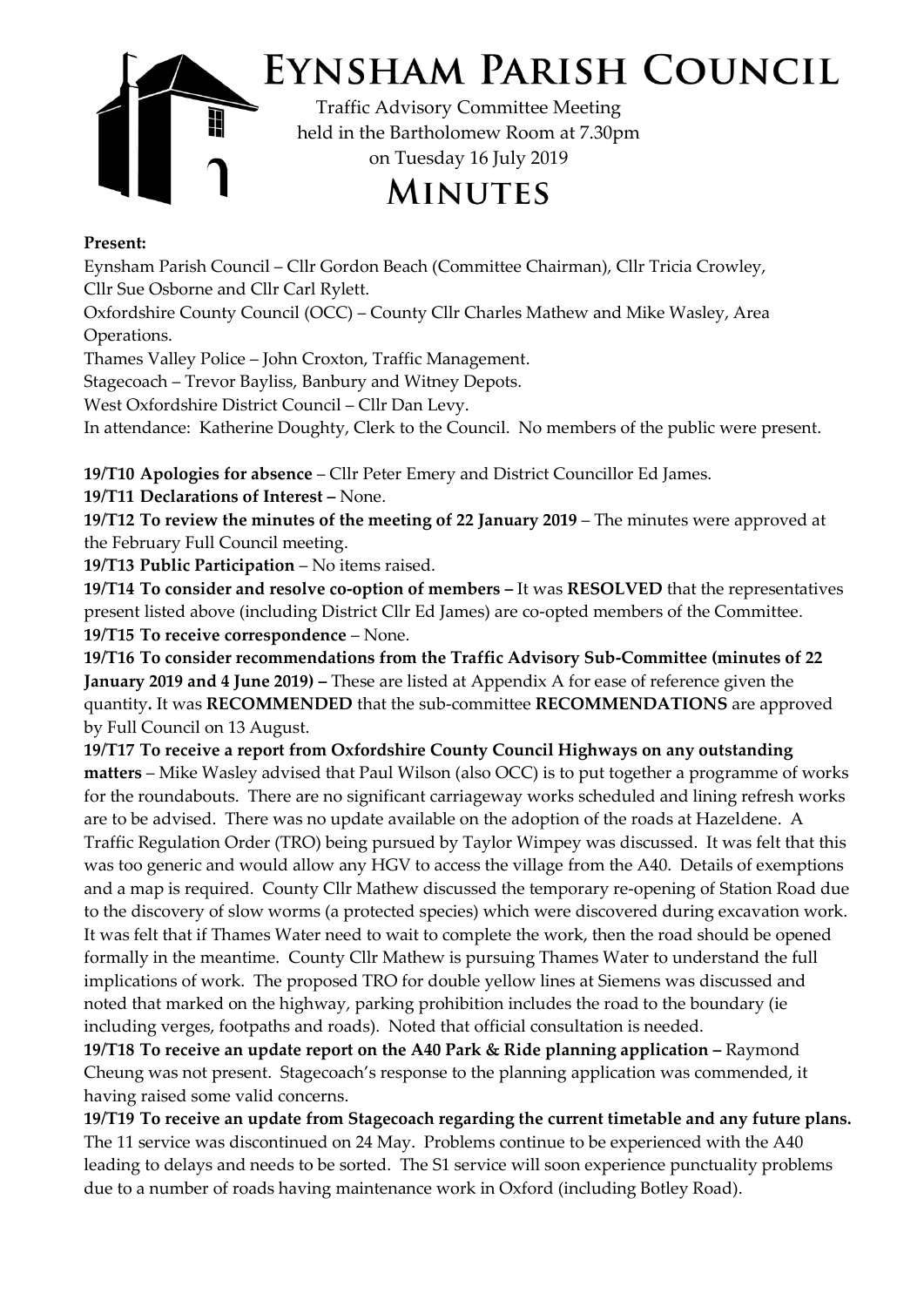The Chairman queried the S7 service problems. A bus runs every 2 hours from Witney to the John Radcliffe Hospital and Oxford Brookes University. Problems tend to be experienced in Headington due to congestion. The Chairman discussed bus shelters that are currently not used in the village. Trevor Bayliss recommended that they are retained in situ for potential future use. The Chairman discussed a proposed village event. It was confirmed that a temporary road closure would be needed – details to be considered in due course. It was recommended that the event organisers contact Steve Philips, Event Manager, OCC Kidlington for advice.

**19/T20 Date of next meeting – 21 January 2020.** Councillors and residents are to refer to the published meeting agendas for confirmed times. The meeting closed at 8.45pm.